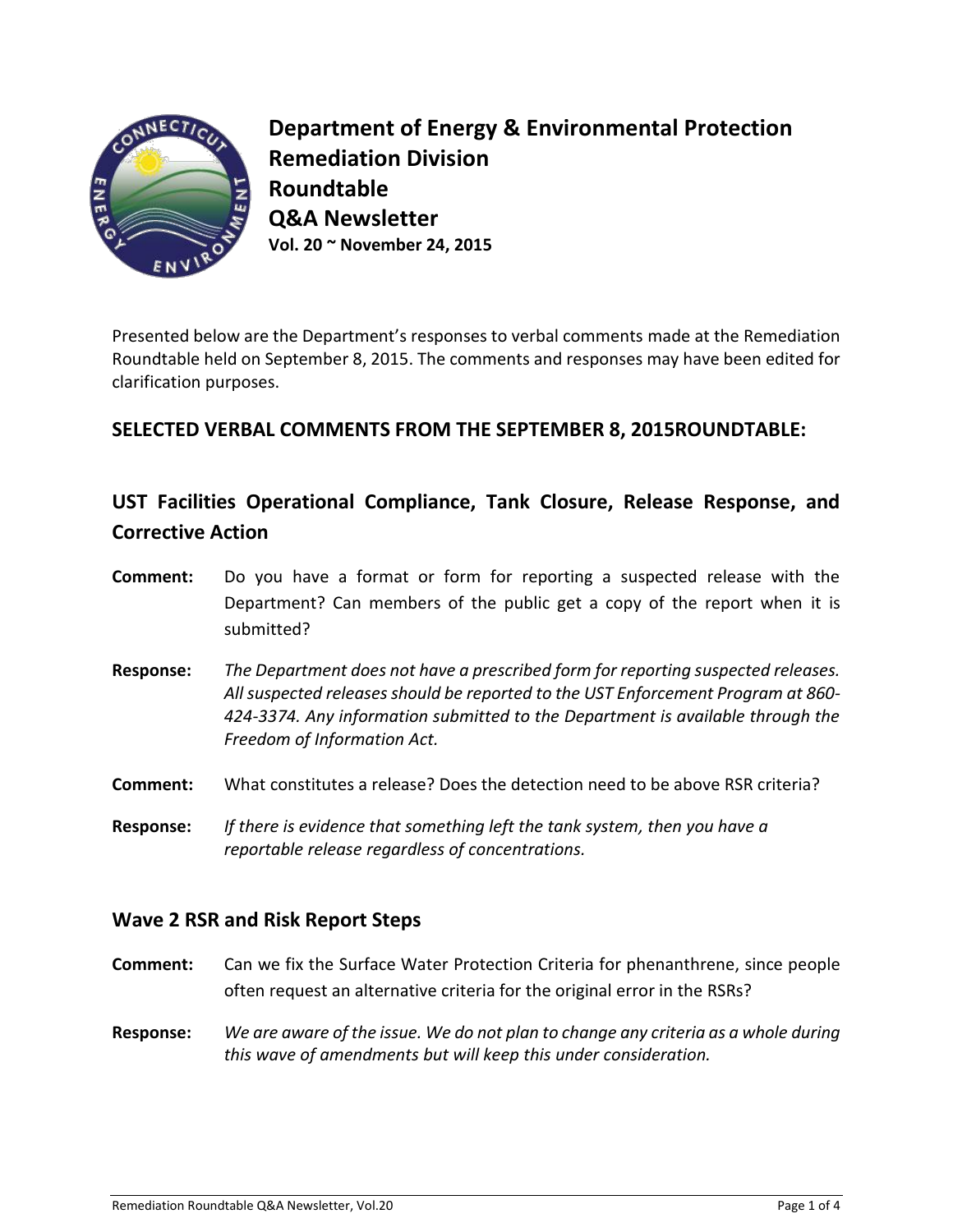- **Comment***:* Will the new APS numbers that you are coming out with replace the 2008 draft RSR numbers? Or can they be used in addition to the 2008 numbers?
- **Response:** *The anticipated 2015 numbers will be replacing the 2008 numbers*.

### **Keeping Child Care Centers SAFER**

- **Comment:** Are you applying the program to existing daycares or just new ones?
- **Response:** *Both. However, most often we are involved when it is a new daycare opening, when a day care changes hands, or when an existing daycare is referred by a daycare licensing inspector.*
- **Comment**: Would you apply the program at the yearly two-year licensing?

**Response**: *Just to clarify, daycare licenses are annual now, not every 2 years. There is no plan to make this a part of the license renewal process at this time; however, it is common to get referrals from inspectors who find a problem while the daycare is renewing their licenses.*

**Comment:** Do you plan to make this part of the initial licensing process?

**Response**: *It currently is. Applicants fill out questions for the SAFER program as part of the property history questionnaire with the licensing and relicensing application. If they do not fill it out, there is a chance we may miss it, but operators want to do the right thing and keep their kids and themselves safe.*

- **Comment:** One can see how people who are hired by clients who are paying them to do the inspections may be reluctant to voluntarily contact DPH, since it may be considered as a conflict of interest for LEPs and attorneys.
- **Response:** *DPH would expect the notification to come from the daycare operator, at which point DPH would ask for the Environmental Site Assessment.*
- **Comment:** As an LEP, if I want to find out if there is daycare near my property, how can I find out that information?
- **Response:** *If one cannot be identified visually, an environmental professional could contact the town, usually Planning and Zoning.*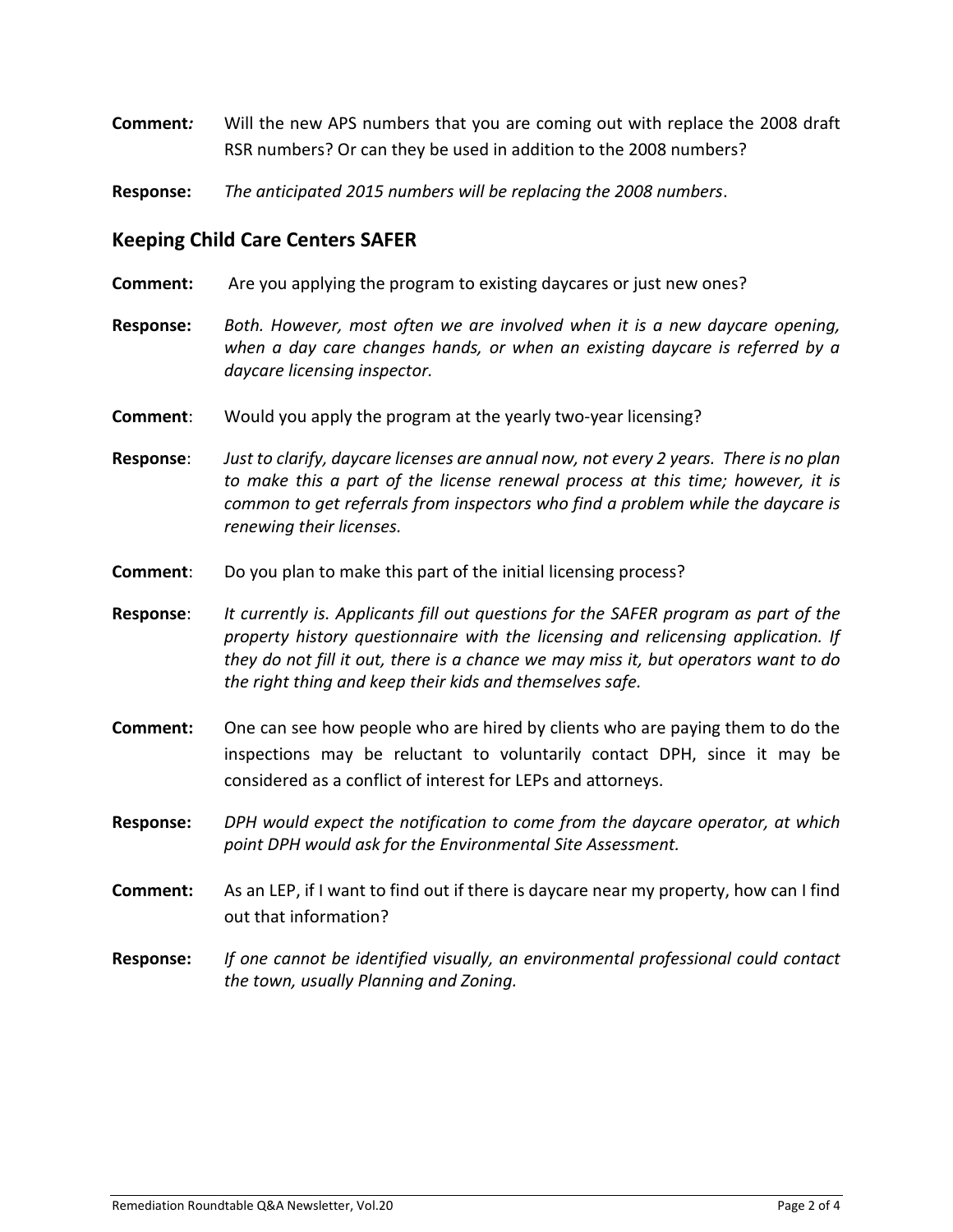**Comment**: Is there a DPH webpage with a list of daycares that have been evaluated?

- **Response:** *No, but you may contact Sharee Rusnak at the Department of Public Health,*  [sharee.rusnak@ct.gov,](mailto:sharee.rusnak@ct.gov) (860) 509-7583, *and she would be able to tell you what sites have been evaluated.*
- **Comment:** Will this become a regulatory process?
- **Response:** *We did not want a regulatory program with prescriptive legislation like New Jersey's. We wanted to have control over it, and we have not had a problem with any daycare center not complying with our recommendations.*
- **Comment:** It seems informal and not comprehensive /inclusive of all daycare facilities.
- *Response: That is correct; it is not as comprehensive as it could be. We continue to refine how properties come through our program so we can broaden the scope.*

#### **Significant Environmental Hazard Self-Implementation Guidance**

- **Comment:** Am I correct to interpret the changes presented in the Significant Environmental Hazard Presentation are new legislative changes?
- **Response:** *Yes. The info presented at the Roundtable is based upon the legislative changes that went into effect on July 1, 2015.*
- **Comment:** According to Rob Bell's presentation, one of the goals is for program unification. However, Significant Environmental Hazards is its own distinct program which seems contrary to what the Department had identified as a goal.
- **Response:** *The Legislature established the Significant Hazard Statute to address short-term risk. We have other programs to address long-term risk. These short- and longterm risk programs often work hand in hand at a site. While the transformation proposal identified unification of programs, there would still need to be management of short-term risk and long-term risk due to the different exposure threats to human health and the environment presented by each scenario.*

#### **Electronic Submittals**

- **Comment:** Is there any plan to make the documents that are submitted electronically available to the public online?
- **Response:** *Our short-term plan is to provide the public with access to the documents through terminals located in the DEEP file room. The longer term plan is for an online webpage for status of documents of a particular site.*